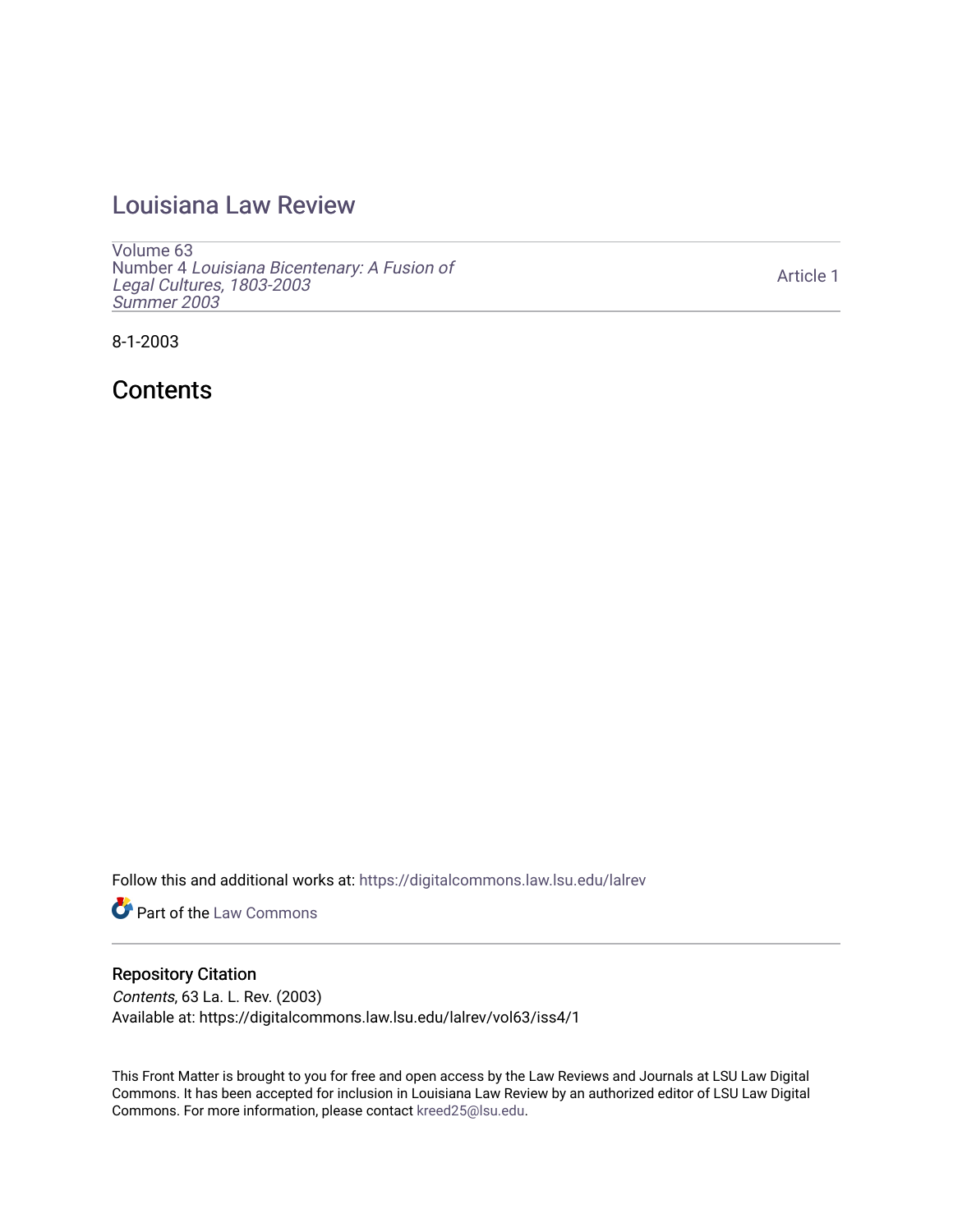# **Louisiana**<br>**Law Review <b>Propriet A MONDER 2003**

NUMBER 4

## **CONTENTS**

## ARTICLES

| <b>Avant Propos (Introduction)</b>                                                |      |
|-----------------------------------------------------------------------------------|------|
| Alain A. Levasseur<br>Jackie McCreary                                             | 933  |
| The Interrelationship Between Common Law and Civil Law<br>Guy Canivet             | 937  |
| Influence croisée de la Common Law et du Droit Civil<br><b>Guy Canivet</b>        | 945  |
| Convergence of Political Systems<br>Don Luis Martinez-Calcerrada y Gómez          | 953  |
| La Convergencia De Los Sistemas Jurídicos<br>Don Luis Martínez-Calcerrada y Gómez | 957  |
| Mixed Jurisdictions: A Model for the XXIst Century?<br>Jean-Louis Baudouin        | 983  |
| Systèmes de Droit Mixte: un Modèle Pour Le 21e Siècle?<br>Jean-Louis Baudouin     | 993  |
| Capitant Lecture<br>Honorable James L. Dennis                                     | 1003 |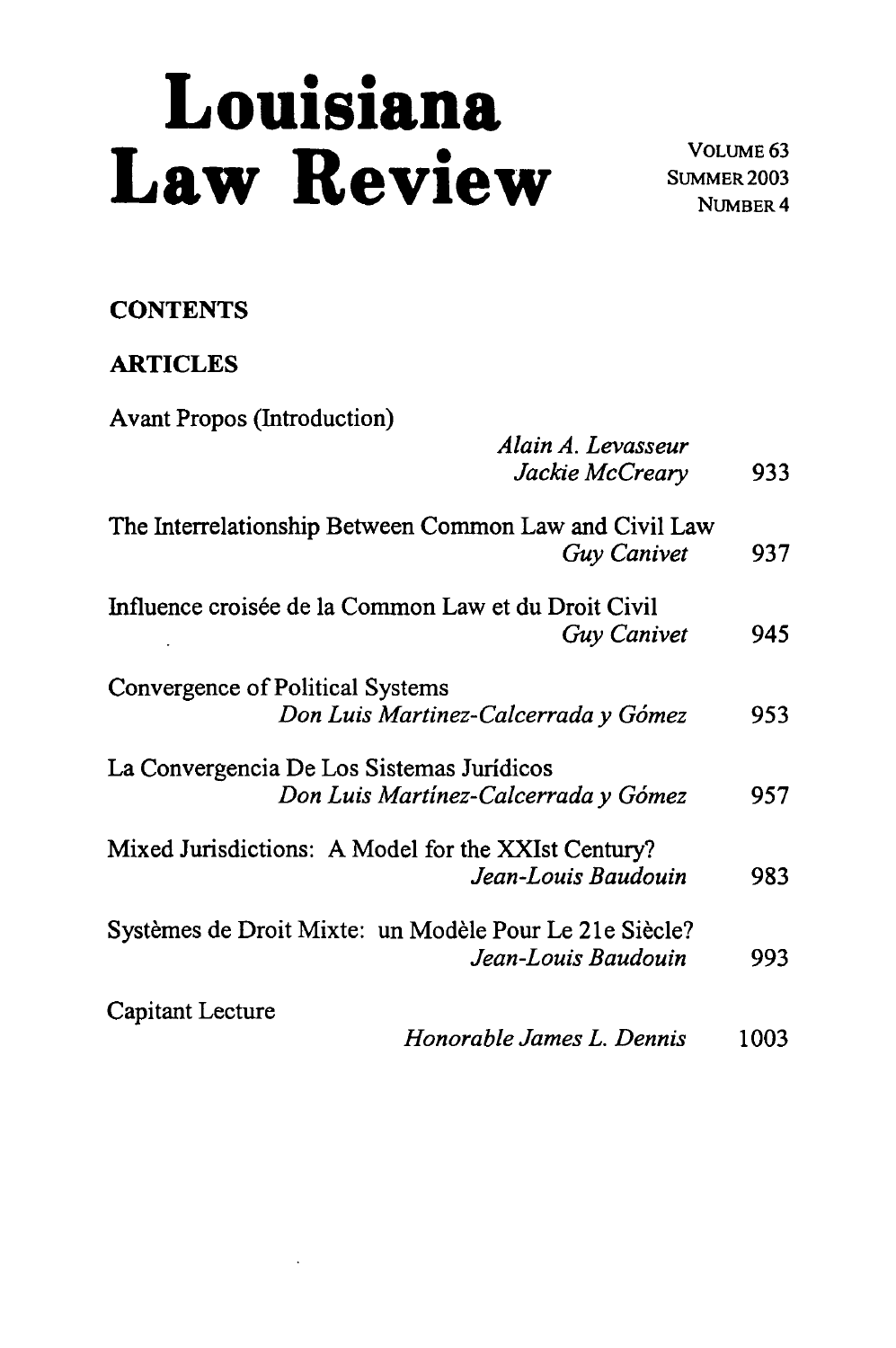| The Continuing Influence of le Droit Civil and el Derecho Civil<br>in the Private Law of Louisiana                                                |      |
|---------------------------------------------------------------------------------------------------------------------------------------------------|------|
| J.-R. Trahan                                                                                                                                      | 1019 |
| The French Connection and The Spanish Perception:<br>Historical Debates and Contemporary Evaluation of<br>French Influence on Louisiana Civil Law |      |
| Vernon Valentine Palmer                                                                                                                           | 1067 |
| Bijuralism as an Assimilation Tool: Lord Durham's<br>Assessment of the Louisiana Legal System                                                     |      |
| Roger K. Ward                                                                                                                                     | 1127 |
| The Louisiana Judicial System and the Fusion of Cultures<br>H. Ward Fontenot                                                                      | 1149 |
| The Changing Concept of Family and its Effect on<br>Louisiana Succession Law                                                                      |      |
| Kathryn Venturatos Lorio                                                                                                                          | 1161 |
| Successions of States: The French Approach<br><b>Evelyne Lagrange</b>                                                                             | 1183 |
| Les successions d'Etats : pratiques françaises<br>Evelyne Lagrange                                                                                | 1187 |
| The Principle of Juridical Certainty and the Discontin-<br>uity of Law                                                                            |      |
| María Elena Lauroba Lacasa                                                                                                                        | 1241 |
| El principio de seguridad jurídica y la discontinuidad<br>del derecho                                                                             |      |
| María Elena Lauroba Lacasa                                                                                                                        | 1245 |
| State Succession, Then and Now, With Special Refer-<br>ence to the Louisiana Purchase (1803)                                                      |      |
| C. Emanuelli                                                                                                                                      | 1277 |
| The Pedagogical Code<br>Michael McAuley                                                                                                           | 1293 |